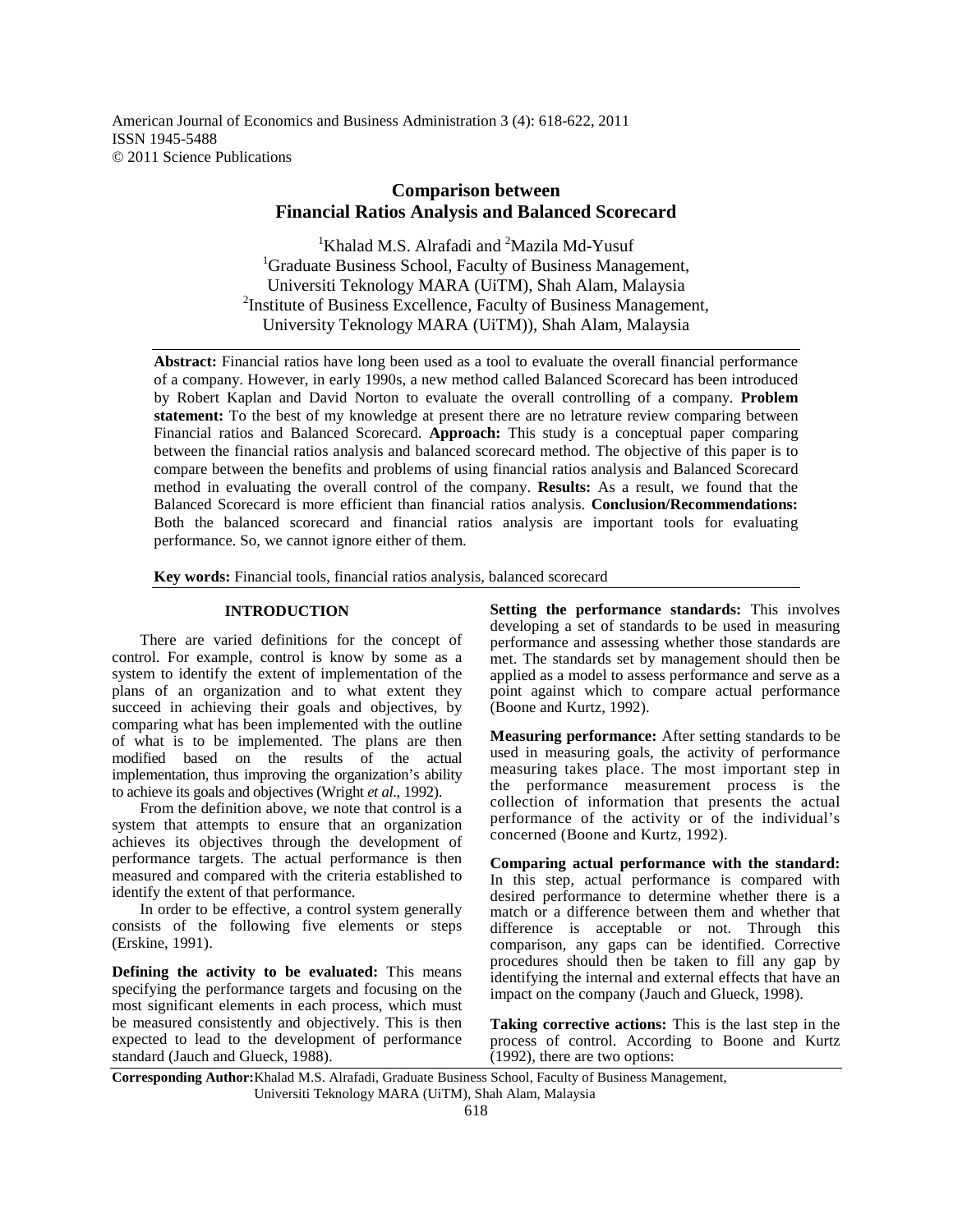- The current process of control is continued if actual performance and desired/ planned performance are the same
- Corrective actions must be taken if actual performance is found to deviate from desired/ planned performance

 In order for control process to be effective, it should exhibit of characteristics, namely, it should reflect the nature of the activity of the regulatory system, be safe, clear, accurate and comprehensive. In addition, the system should works on the speed of reporting errors, would be acceptable and flexible. Furthermore, according Shehata (2006), the control process should have continuity, objectivity and be economical and contemporary.

**Performance analysis and control (Chun and Chuanyu, 2010):** The overall control applied to an entire enterprise is taken as a base unit (Terry, 1985). Terry also states that: Most overall controls are financial.

 A performance evaluation system includes different methods that can be used for overall control in companies, such as (http://www.seiobluemountain.com, 25/11/2010).

 Written Reports, through which managers identify whether there is an efficient level of implementation, by comparing between standard and actual performance Written Reports, 2010.

 Internal auditing, which can be defined as the inhouse evaluation of accounting and financial performance of an organization. Internal Auditing also evaluates the various aspects of operational performance Internal Auditing, 2010.

 Total Quality Management (TQM) which is a management method used to plan for long-term success by concentrating on customer satisfaction. TQM depends on the participation of all employees of an organization in improving process, products, services and the culture in which they work Total Quality Management, 2010.

 Dashboard, which is a significant set of indicators and information that provides an overview of the whole organization and reveals any disturbances. It also enables management to make decisions and establish guidance to achieve the stated goals within the strategy of the organization.

 In addition, there are the methods of financial ratios analysis and the balanced scorecard, which are the focus of this study. Here, we attempt to compare financial ratios analysis, a traditional control method, with the balanced scorecard, a more recent control method, in order to ascertain which is the most effective.

**Financial ratios analysis:** Financial ratios analysis using financial ratios is the most important and oldest method for analysis company performance. It has long been used to study the financial and credit position of organizations and to judge the results of their work. This method is based on the examination of financial statements. However, just because a number is included in a financial statement does not indicate whether that number is important and does not give us useful information; the importance of the number appears only when compared with other number (Tofeeq, 1997). Brigham and Ehrhardt (2010) state "financial ratios are designed to help evaluate financial statements". Financial ratios are used as a planning and control tool.

 Financial ratios analysis is used to evaluate the performance of an organization: it aims to determine the strong and weak points and it offers solutions by providing appropriate plans. A large number of standards and various financial ratios can be used when analyzing the credit and financial position of organization. The choice of ratios used depends on the activity of the organization and the purpose of analysis (Tofeeq, 1997).

 Most researchers divide the financial ratios into four groups (Ross *et al*., 2007).

**Liquidity ratios:** Indicate the organization's ability to pay dept in short term.

**Activity ratios:** Are "used to measure the speed with various accounts are converted into sales or cash". They are also used to measure how efficiently a company managers their assets (http://www.missouribusiness.net, 12/10/2010).

**Dept ratios:** Show how effectively the organization uses other people's money and whether it is using a lot of borrowed money (Lasher, 2005).

Profitability ratios: Consist of several measures by which to assess the organization's success in making money (Lasher, 2005).

 The nature of the organization influences the ratios employed. For example, in the case of a bank, the liquidity ratio is used to determine the amount of liquidity that a bank needs in order to meet its liabilities; a bank also uses profitability ratios (Tarawneh, 2006). Industrial organizations focus on profitability and activity ratios. On the other hand, nonprofit organizations attempt to get enough financial resources to continue their activities, so they tend to focus on dept ratios.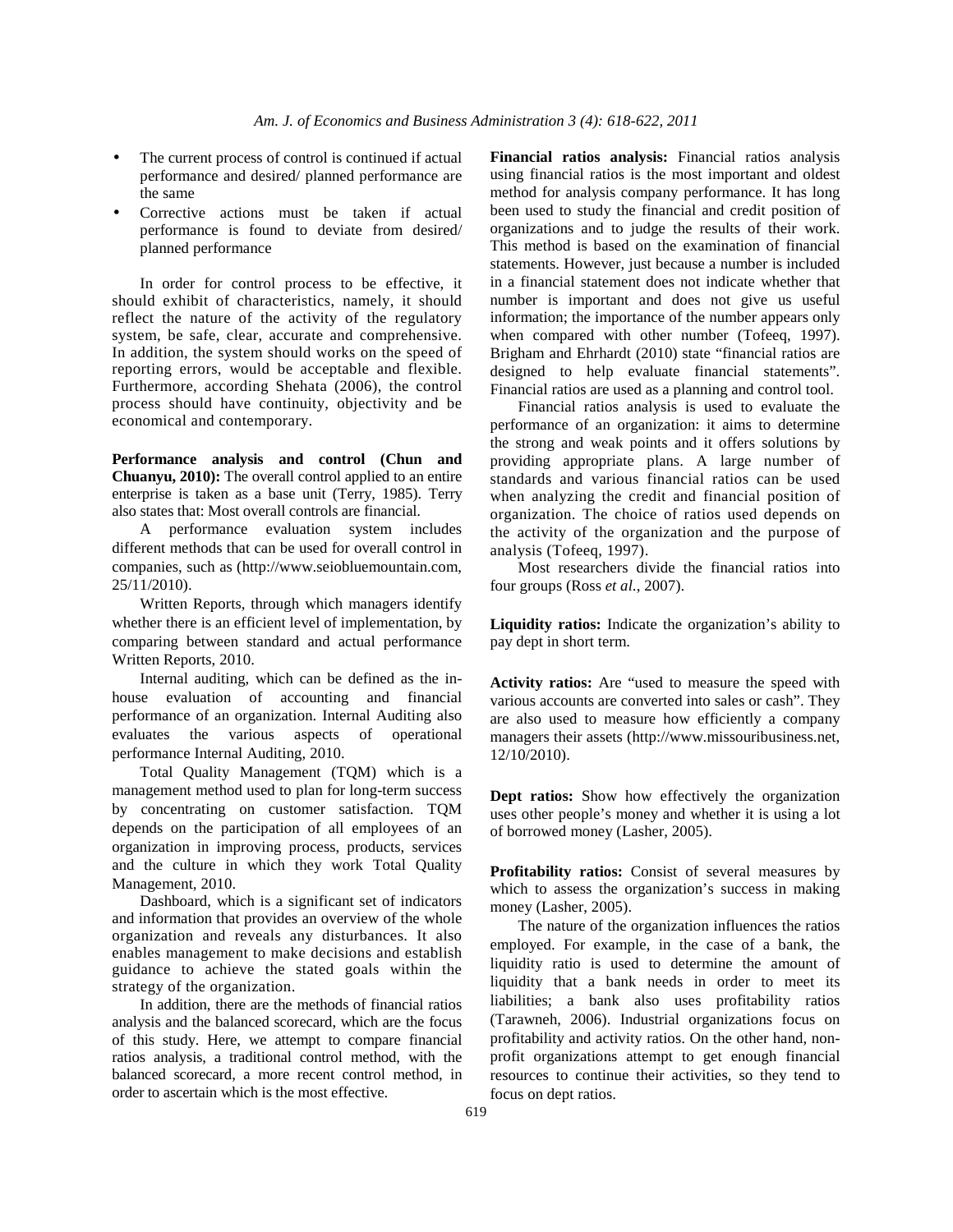**The benefits of financial ratios analysis:** Financial ratios are an important and well-established technique of financial analysis. The following are the benefits of financial ratios analysis (Lermack, 2003): Firstly, they can be used to evaluate performance and to set standards for performance. Secondly, they can be used to focus on areas that need to be improved or focus on areas that offer the most promising future potential; and thirdly, they enable external parties to assess the creditworthiness/profitability of an organization.

**The limitations of financial ratios analysis:** Although the use of financial ratios is widespread, they do have their limitations, which can be summarized as follows (Lermack, 2003): Firstly, there is considerable subjectivity involved as there is no theory as to what should be the right number for the various ratios. Secondly, ratios may not be accurately comparable across different companies due to a variety of factors such as different accounting practices, different financial year. Thirdly, ratios are based on financial statements that reflect the past only and are not an indication of the future. Fourthly, financial statements provide an estimation of the costs and not values. The fifth limitation is that financial statements do not include all items. The sixth limitation is that accounting standards and practices vary across countries and this hampers meaningful global comparisons. The seventh limitation relates to decision making; management decision making is a dynamic process in a constantly changing environment, whereas ratios analysis is static because it is based on historical data. Finally, the linkages between different ratios are not always immediately obvious.

**Balanced scorecard analysis:** The concept of the Balanced Scorecard originate in the early 1990s, when the Nolen Norton Institute commissioned a study entitled, 'Performance Measurement Facility in the future', which involved 12 organizations from different fields. The Institute was the prime mover of the study, convincing the participants that the method for measuring the performance of traditional data as represented by the historical and financial control systems was no longer able to serve its purpose in assisting managers to make decisions (http://www.world-acc.net, 06/05/2010).

 Kaplan and Norton (2000) define the Balanced Scorecard as a comprehensive system to measure performance from a strategic perspective which is translating the strategic of business organizing to strategic objectives, measures, targets and preliminary and clear procedural steps. Kaplan and Norton defined the balanced scorecard in 1992 as "one of the most successful, endurable management concepts in recent years" (Olve *et al*., 2004). According to Frigo (2002), the Balanced Scorecard is a management tool that uses a combination of financial and non-financial measures to evaluate the performance of an organization. So, the Balanced Scorecard is an overall control tool. The Balanced Scorecard is based on the idea that managers must evaluate the performance of their organization by looking at it from four perspectives, namely, financial, customer, internal business process and learning and growth (Philip, 2008). These four perspectives provide the framework for the balanced scorecard (Fig. 1).

 The perspectives shown in Fig. 1 are contained in four like-named scorecards, the financial card, the customer card, the internal processes card and the learning and innovation card, as follows (Kaplan and Norton, 1996).

**Financial card:** This card contain purely financial targets such as return on investment, cost of products, profitability, cash flow, which are used to measure the financial ratios and different financial figures. It is important to pick those numbers which depict important financial and expressive performance of the work of an organization. For example, if we focused only the value of net profit, this might not be adequate information, because although the net profit may be considerable, the return on investment may only be small. It may also be that some financial figures reflect the task at the time, such as cash flow in times of intractability. The situation in non-profit organizations may be different, but in the end they too have to maintain sufficient resources.

**Customer card:** This card contains targets for customer satisfaction, such as achieving the wishes of customers through products or providing new services, responding to customer complaints, improving service or method of selling, increasing product knowledge. If an organization does not track customer requests and complaints, there is a danger that its customers will go to another competitor to achieve their desires.

**The internal processes card:** This card is concerned with developing an organization internally so that a high level of performance is maintained in operations. This card may include such goals as quality manufacturing, the speed of change of production of a product for another product, the development of management system, use of information technology, cooperation between different departments and other goals related to internal processes.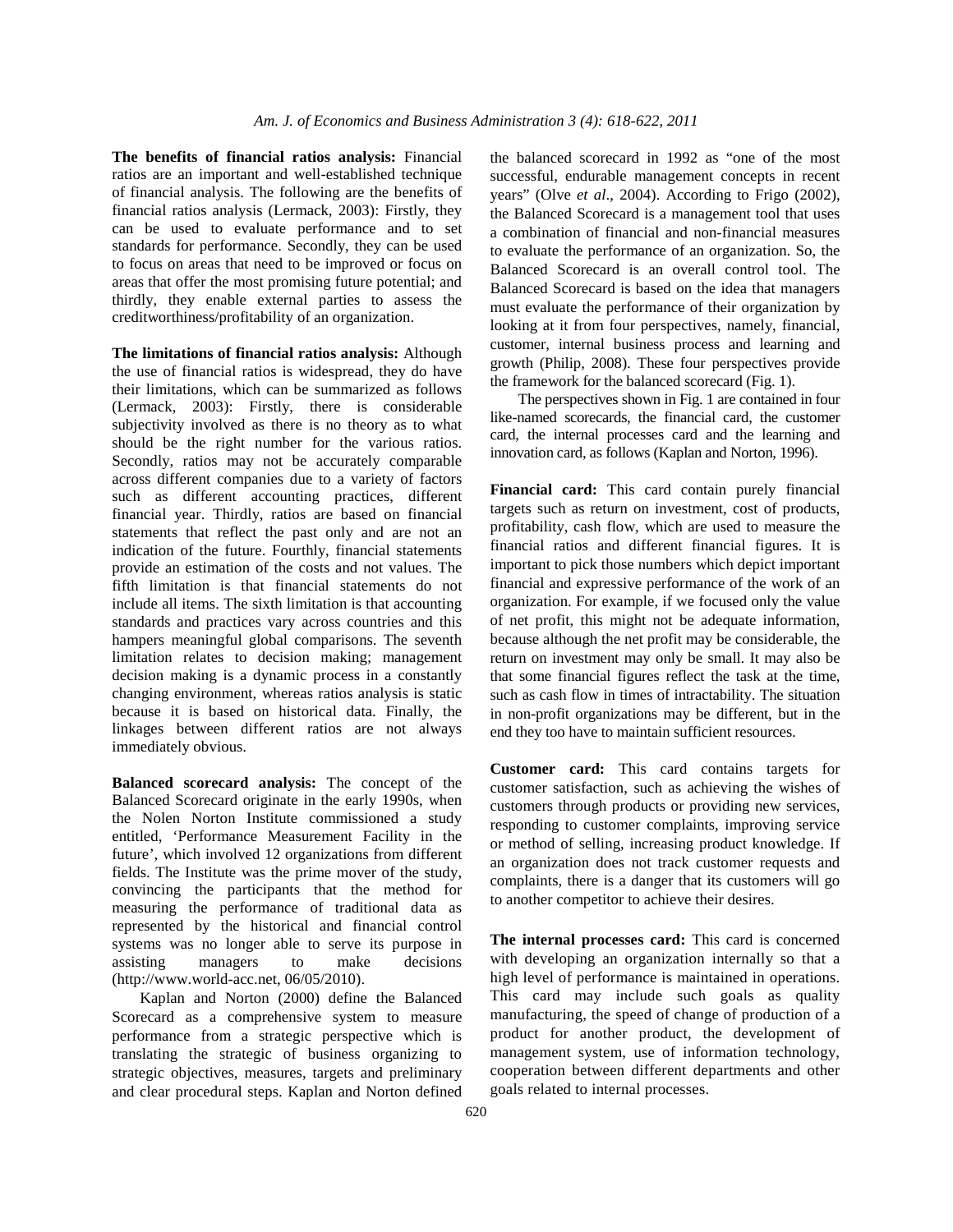

Fig.1: The Balanced Scorecard frame Source: Robert S. Kaplan and David P. Norton, "Using the Balanced Scorecard as a strategic Management system", Harvard Business Review (Jan- Feb- 1996): 76

In many organizations, many of the performance measures for internal processes are largely neglected and therefore the organizations are not improving their level of performance, it is in fact declining.

**Learning and innovation card:** This card focuses on organization's ability to develop new products, learn, or create advanced and modern management policies. Without learning and innovation an organization cannot continue because competitors will evolve and that organization will fall behind the competition.

 The balanced scorecard is used to evaluate overall performance by setting standards for each perspective that makes up the Balanced Scorecard; these perspectives should be measured to achieve strategic goals of an organization.

**Benefits of the balanced scorecard:** The balanced scorecard has three main benefits. Firstly, it focuses on the whole organization as a one unit by using a few basic items that are needed by the organization to innovate. Secondly, it helps to integrate the various programmers of the organization such as quality, reengineering and customer service initiatives. Thirdly, it sets out the standards of the strategy for lower levels of the organization, such as unit managers and employees. The employees can determine the special demands to achieve excellent overall performance History of Balanced Scorecard, 2010.

**Problems of the balanced scorecard method:** While there are benefits to using Balanced Scorecard, there are a few problems associated with the method as well. Firstly, the Balanced Scorecard cannot solve all problems; it is not a tool to improve an organization, rather, it helps to achieve an organization's strategy. Secondly, the financial, customer, internal business process and learning and growth cards are tools to determine balanced goals only. So, if there is no followup, that is, no implementation of management policies to make the necessary improvements, then the balanced scorecard will fail. Thirdly and importantly, many organizations use metrics that are not applicable to their own situation. It is important when using the Balanced Scorecard to ensure that the information being tracked is applicable. Otherwise, the metrics will be meaningless (http://www.brighthub.com, 15/11/2010).

**Comparison of financial ratios analysis and the balanced scorecard:** The objective of this study is to compare the effectiveness of financial ratios analysis and the balanced Scorecard method in evaluating the overall control of a company. In this part, we will compare them according to their benefits and limitations. The questions that we should ask are: (1) is financial ratios analysis an adequate method to evaluate overall performance of an organization or not? and (2) which method is the more efficient?

 Both financial ratios analysis and Balanced Scorecard are used to evaluate the overall performance of a company, but the Balanced Scorecard gives a full picture as to whether a company is meeting its objectives. The Balanced Scorecard sets standards against which to measure performance. Moreover, the